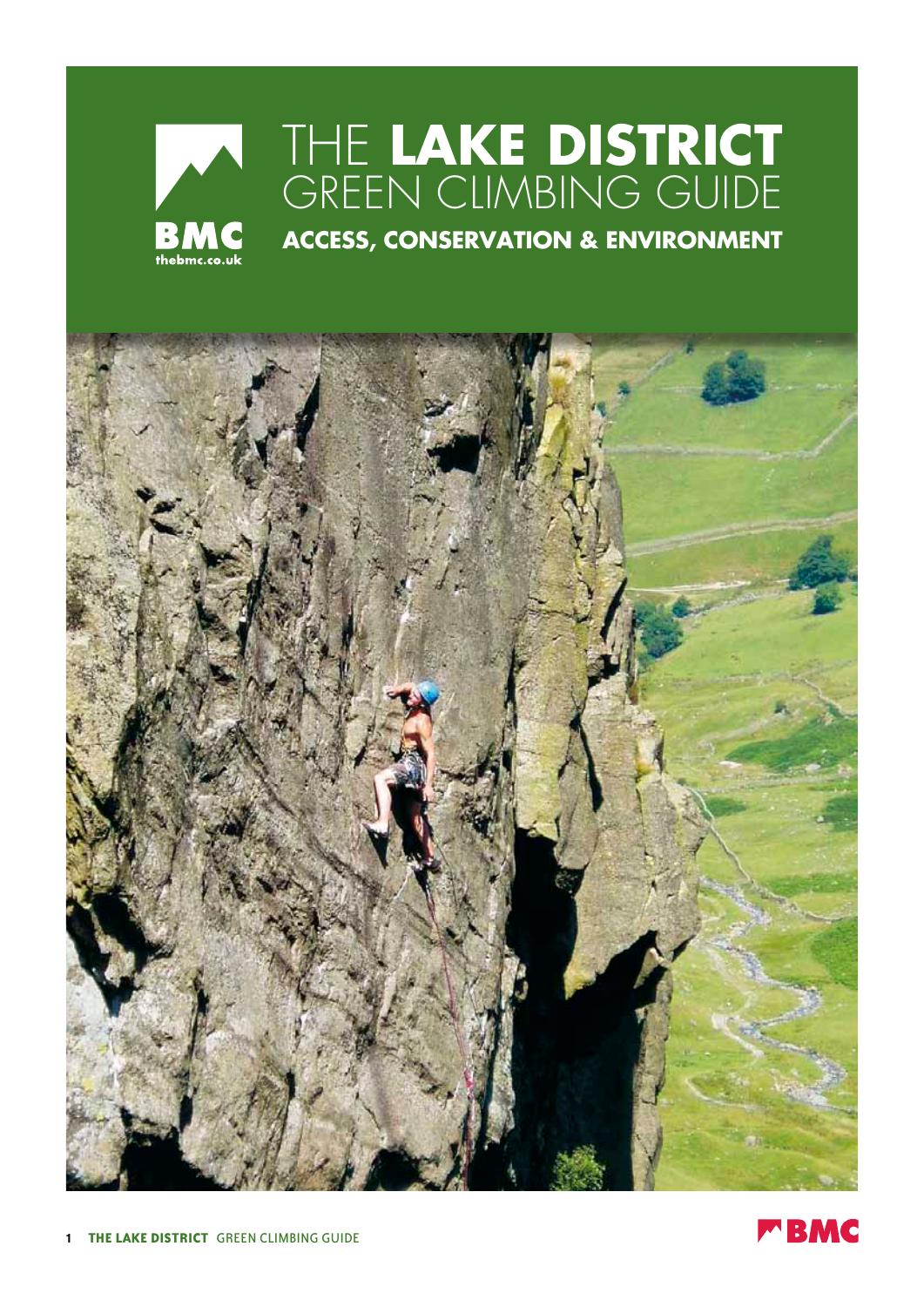# The **Lake District GREEN** CLIMBING GUIDE





## **ACCESS** AND **CONSERVATION**

**The Lake District is England's only truly mountainous area and was designated as a National Park in 1951. It covers 2,292 km2 (880 miles2) and receives around 15 million visitors per year – around one third of England's entire population! It has many nationally significant climbing sites, a rich diversity of wildlife and geology, England's deepest lake, over 1,880 miles of rights of way and nearly 500 square miles of access land for the public to enjoy.**

Many of the Lake District crags and climbing venues are located in either Special Areas of Conservation (SAC) or Sites of Special Scientific Interest (SSSI) designations with a high level of legal protection for wildlife and geology. This reflects the environmental value of upland cliffs and crags.

Natural England is the Government's advisor on conservation issues. They have worked in partnership with BMC, the National Trust and Lake District National Park Authority to produce this publication.

This guide is intended to help climbers and hill walkers understand more about the flora, fauna, and geology found in the Lakes. The BMC hopes climbers and hillwalkers appreciate the environmental sensitivity of the mountain environment and continue to contribute towards its conservation. The Best Practice guidelines within this leaflet outline practical ways that climbers, mountaineers and hill walkers can help in protecting our shared natural heritage.

#### Natural England – **Conservation Statement**

Natural England is the Government agency advising on access, recreation, conservation and landscape. The agency formed in 2006 following the merger of English Nature, The Countryside Agency and the Rural Development Service.

"The Lake District upland environment provides opportunities for climbing, walking and the quiet enjoyment of landscape, wildlife and geology. Many of the high crags and buttresses represent rich and sensitive environments containing heathers, rare arctic alpines, colourful flowering herbs, dwarf trees, and rare birds. If future generations are to continue enjoying the Lake District, it is essential that we all contribute towards its long term conservation."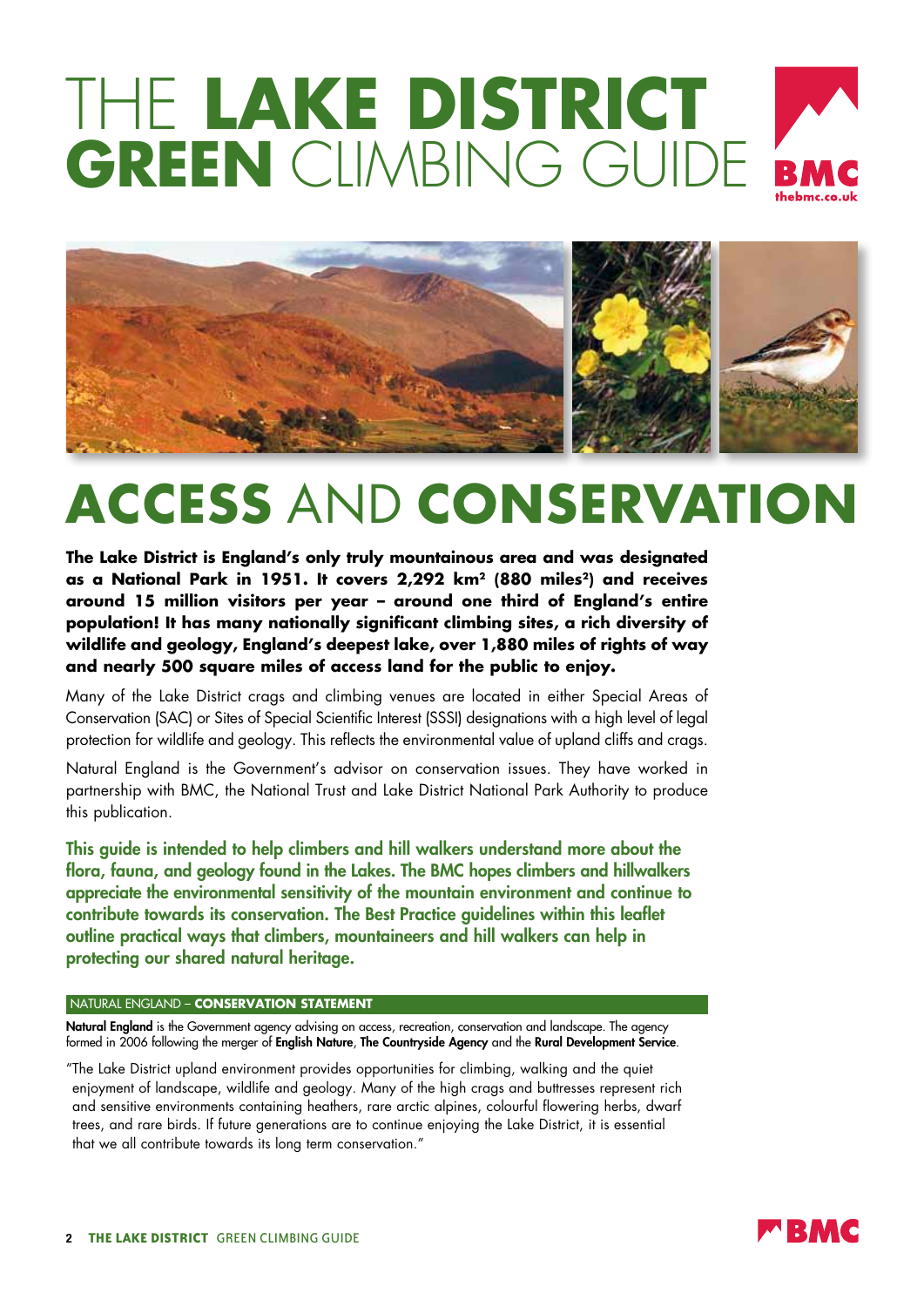

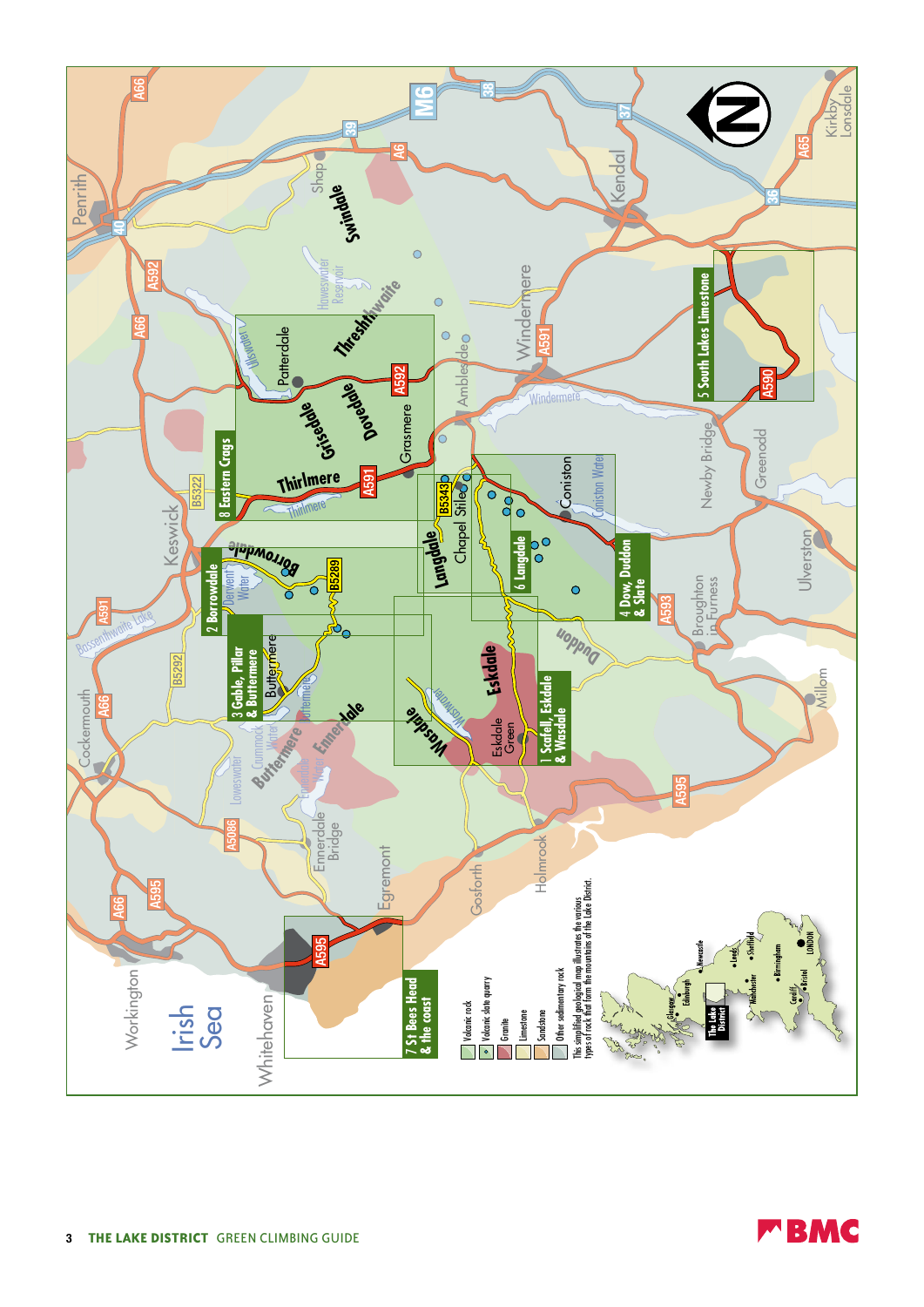#### 1 **SCAFELL, ESKDALE and WASDALE**



#### 2 **BORROWDALE**

Black Crag, Borrowdale

This area contains England's highest mountain – *Scafell Pike* (3206 ft), and with the associated East and Central buttresses, some of the finest high-mountain climbing in the country.

It is composed of an upland massif stretching from the head of Borrowdale, south over Great End, Broad Crag and Scafell, to Hard Knott overlooking the valley of the River Esk.

The montane vegetation found in the summit boulder fields is one of the ecological highlights of this area and spectacular plant communities are also found in the gills. Piers Gill, Skew Gill and Greta Gill are rich with arctic alpines and dense with flowering herbs. This colourful tall herb vegetation is also found amongst the more base-rich crags.

The area also supports breeding peregrine, raven, ring ouzel and wheatear.



England of wet oceanic woodland, and is typified by dense oaks and crags emerging through the leafy canopies. The woods are full of ferns, mosses and lichens (reflecting the high rainfall and clean air) and the upper parts of the river system and Derwent Water itself are natural and unpolluted freshwaters full of salmon, trout, otter and birdlife. The high fells on either side of the valley are also ecologically stunning with rich bird life including significant numbers of peregrines and ring ouzels. High above Goat Crag are the extensive fells of the Buttermere and Derwent Commons. Purple heathlands and rich upland grasslands are found here. On the eastern side the Fells of Armboth show the wetter upland communities with blanket bogs crammed with colourful bog-mosses, cotton grasses

The Borrowdale Valley is one of the best examples in

and bog asphodels.



#### 3 **GABLE, PILLAR and BUTTERMERE**

Troutdale Pinnacle S, Black Crag



Great Gable rises high over the central fells of the Lake District and the valleys of Ennerdale and Buttermere. Ennerdale is known for its sequence of habitats running from lakeside to mountain summit – a brilliant example of "altitudinal succession". The upland heaths in Ennerdale form purple swathes of fellside running into the craggy sides of Pillar. Pillar Rock itself is cloaked in junipers and some of the gullies and ledges in this valley are rich in herbs and flowers

As a result of the range of habitats the area supports one of the best upland breeding bird assemblages in West



Cumbria. Breeding species include buzzard, peregrine, merlin, raven, red grouse, wheatear, whinchat and ring-ouzel.

The Buttermere fells are covered in diverse heath, the rare bear-berry also occurs here and Hobcarton Crag is the only English locality for Alpine Catchfly – a beautiful pink flower that clings to the crags and gully sides.

Honister is a key locality for upland plants. The tall, herb-rich ledges on both sides of the pass have been dubbed the "hanging gardens of Honister" with Globe flower, roseroot and crane's-bill forming a swathe of summer colour across the rock faces.



The south eastern parts of the Lake District have a high woodland cover with climbing crags rising from above the woods or hidden amongst the remains of the slate mining industry.

The Duddon Valley Woodlands are one of the largest woodlands in the Lake District with a wide range of different woodland communities amongst a mosaic of flushes and mires. The woodlands support a good range of birds characteristic of this habitat, including tawny owl, pied flycatcher, redstart and siskin.

The higher fells around Dow Crag and Seathwaite are generally more heavily grazed and most of the heathlands and trees are confined to the steeper crags. The valley sides often have stands of juniper (a native conifer) associated with old areas of mining. It is possible that the miners planted these as high-quality gunpowder could be made from juniper charcoal.



**THE LAKE DISTRICT** GREEN CLIMBING GUIDE

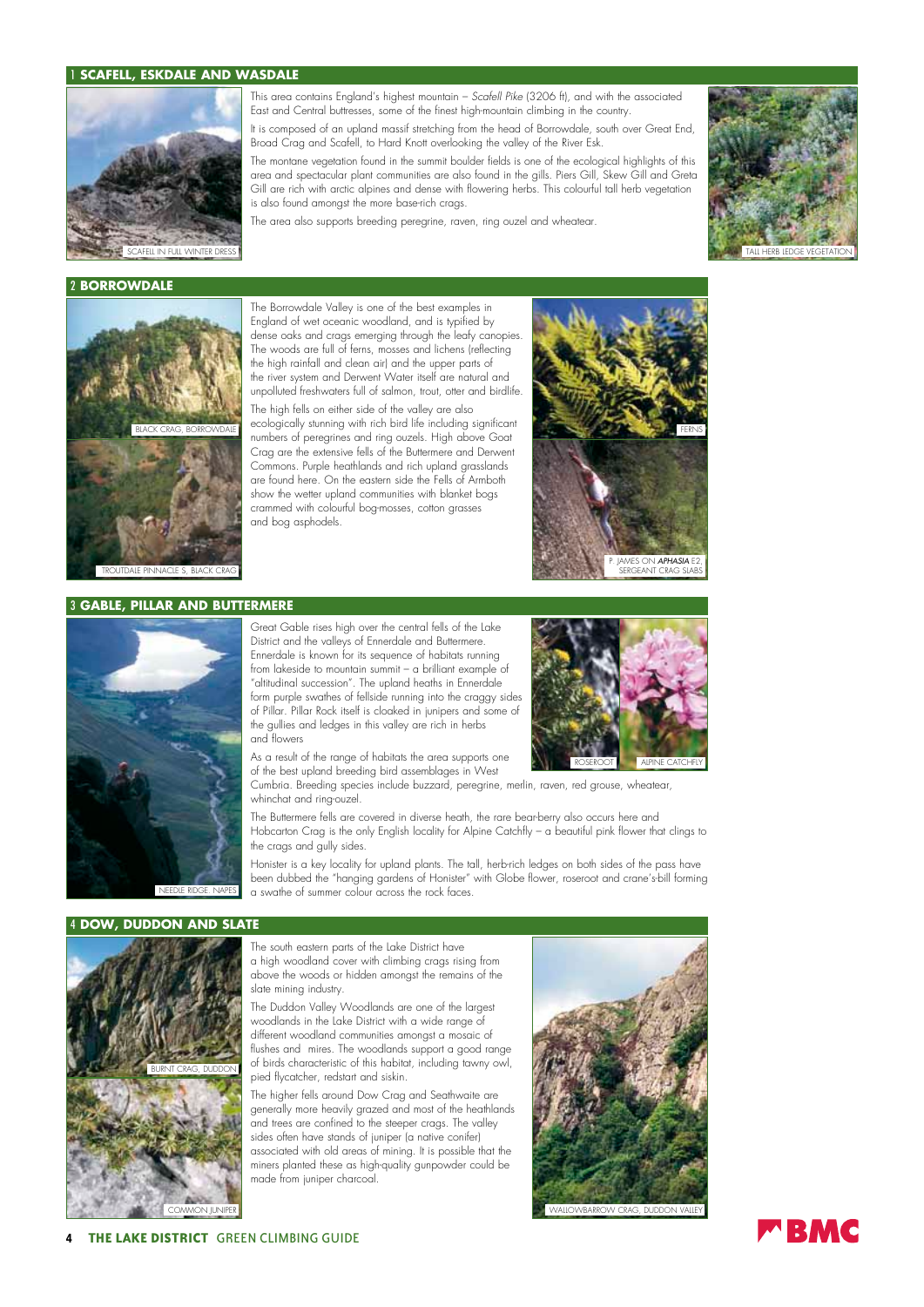#### **LIMESTONE**



A ring of carboniferous limestone runs around the southern Lake District, fringing Morecambe Bay. The limestone outcrops as pavements and scars set amongst ash-hazel woodland and colourful grassland studded with thyme and rockrose.

The steep crags such as Chapel Head Scar, Scout Scar and Humphrey Head are also of botanical importance with a rich assemblage of flowers such as spiked speedwell and spring cinquefoil. The rare Lancashire whitebeam grows on these crags (it only lives within 5km of Morecambe Bay) and along the cliff tops grows the rare hoary rockrose (lower-offs are better than topping out in this case).

The range of natural habitats means that this area is notable for its butterflies particularly the fritillaries. The area is also of high geological value and the high scars have breeding peregrine.



#### 6 **Langdale**



**BRACKEN CLOCK**, PAVEY AR

#### The Langdale Fells and crags are well known for their geological features. The crags of Raven Crag and Gimmer consist of rocks illustrating the volcanic origins of the Lake District and a giant crater collapsing to form an ancient caldera lake.

The gills and crags are also well vegetated, with the famous Dungeon Gill containing a fantastic collection of mosses, ferns and liverworts.

#### 7 **St BEES HEAD AND THE COAST**



St Bees has a number of different habitats – natural cliff-top grassland and heath, cliff face, coastal shingle and rocky wave-cut platform. The outstanding interest lies in the large breeding colonies of guillemots, fulmar, kittiwake, razorbill, cormorant, puffin, shag and herring gull. The cliffs are also unique in providing the only English breeding site for black quillemots.

Several other birds are known to use this site regularly for breeding and these include the tawny owl, sparrowhawk, peregrine, raven and the rare rock pipit.

#### 8 **EASTERN CRAGS**



The Eastern crags are scattered across a wide area including the Thirlmere, and Ullswater valleys. The northsouth ridge of Helvellyn and Fairfield is the most important area in England for arctic alpine plants (such as saxifrages) and mountain vegetation. The base-rich rock outcrops (often centred on the gully lines), harsh climates and steep ground means that this area is botanically exceptional. Large stands of tall herb vegetation (looking like meadows) cover many of the crags in summer. Stands of juniper occur on the outcrops and in some places they form dense and continuous

stands. The eastern coves of Helvellyn also have the only



English location for downy willow (clinging to the steep ground just below the summit ridge). The site has a good montane bird fauna with peregrine falcon, buzzard, raven and ring ouzel recorded as breeding. Snow buntings frequent the summits in the winter.

The other Eastern Crags also have good flora especially the High Street range. Much like the Coniston Fells the crags are often the best place for heathers and trees, out of the reach of grazing sheep.

The Haweswater valley is the only English location for golden eagle. This magnificent bird of prey has held territory in the Mardale Head area for many years.

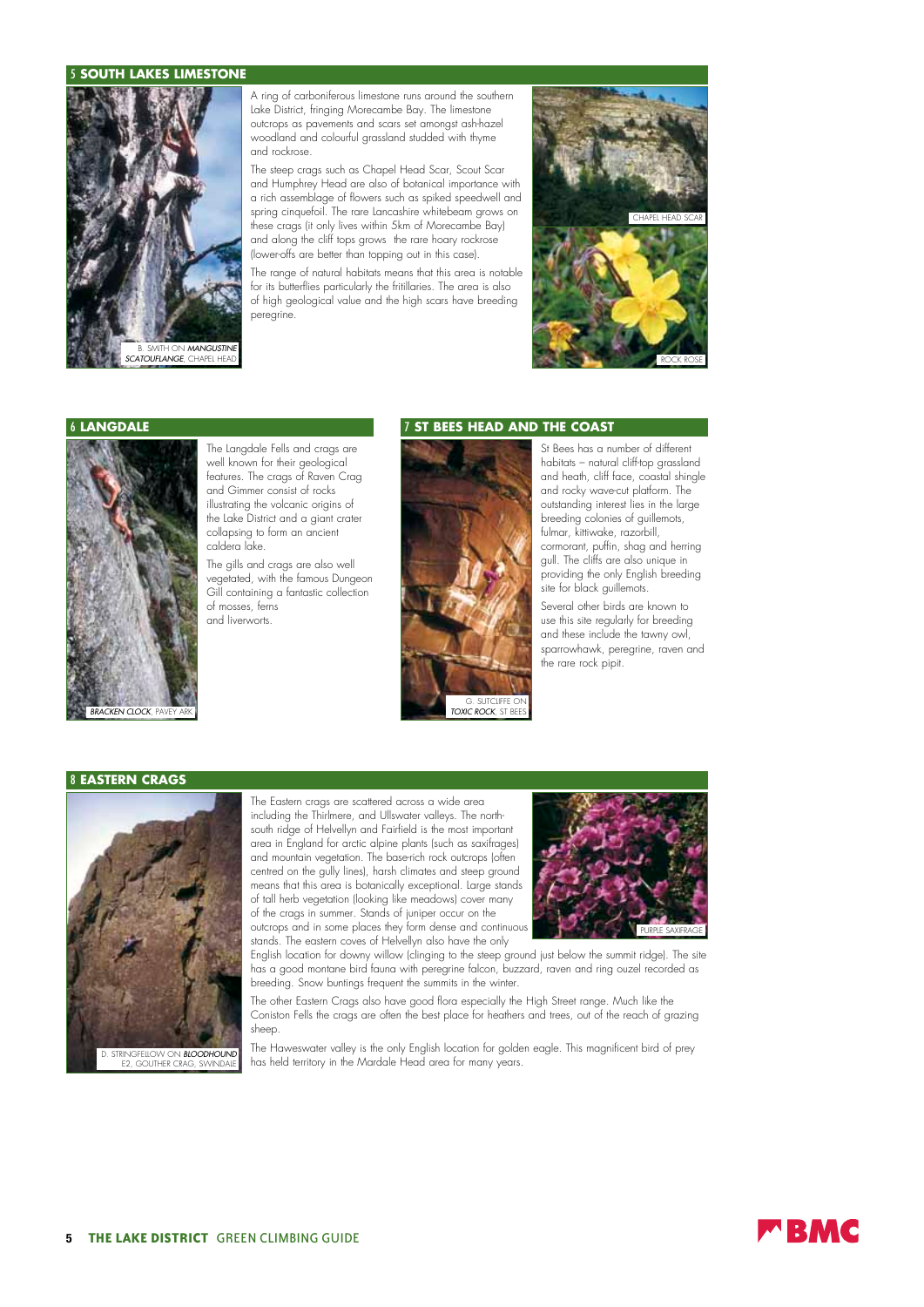## Conservation and climbing

Statutory conservation sites cover a significant proportion of the land in the Lake District and comprise a number of designations including Sites of Special Scientific Interest (SSSIs), Special Areas of Conservation (SACs) and National Nature Reserves (NNRs). Although there is much of interest and to conserve outside these sites, they do form the central core of the statutory conservation system and are important for the habitats, wildlife, geology and landforms they support. They also meet the UK's national and international obligations for conservation.

The National Parks and Access to the Countryside Act 1949, the Wildlife and Countryside Act 1981, the Rio Convention on biodiversity in 1992 and the Countryside and Rights of Way Act (CROW) 2000 provide the main legislation under which conservation of sites and species is secured in the UK. However, they don't just give powers to government to designate and protect special sites, they also provide for many positive initiatives to conserve our wildlife including mechanisms for grants, management agreements, action plans as well as access provision.

All wild birds, (including nests and eggs) and plants are legally protected by the Wildlife and Countryside Act 1981 (amended in the England and Wales by the CRoW Act 2000).

As the central pages to this guide illustrate, most climbing and hill walking in the Lake District occurs in these special sites. Generally there is no conflict and outdoor recreation happily co-exists with conservation interests. However, there are exceptions such as birds nesting on climbing cliffs and rare mountain plants.

Such exceptions are usually covered by a relatively small number of voluntary agreements and seasonal nesting restrictions (between the BMC and local statutory bodies) to avoid the unpalatable alternative of bans, or fines/ prosecution/imprisonment if disturbance were to occur. In general terms, all wild birds, their nests and eggs are protected and it is illegal to remove any wild plant except with the permission of the landowner. In addition to this general protection, there are lists of specially protected plants, birds and animals (the reckless disturbance of protected species can carry severe penalties including a maximum £20,000 fine and/or imprisonment) and details of these together with the legislation outlined above can be found on the website of the Joint Nature Conservation Committee. http://www.jncc.gov.uk/page-1377 and on the RSPB website – www.rspb.org.uk.

Although this legislation may seem over the top, it is needed to protect the wildlife in the Lake District from increasing public pressure, of which outdoor recreational activities are just one small part. Climbing/hill walking are by no means the major culprits in the decline suffered by some our wild habitats over the years, but by its very nature, it usually takes place in some of the regions major refuges for wildlife and so extra effort is needed to minimise damage and disturbance.

The most likely ways in which damage occurs whilst climbing is through the excessive removal of vegetation or disturbance to nesting birds. However, with a little effort and consideration, even these can be avoided, particularly if you take time to find out about the wildlife interest in your area.

### **Lakes NESTING RESTRICTIONS**

The Lakes nesting restrictions are summarised on the BMC's annual Nesting Restrictions poster (available at the main gear shops, Kendal Wall, or the BMC office) and on the BMC (www.thebmc.co.uk) and FRCC (www.frcc.co.uk) websites.

## **RAD (Regional Access Database)**

The BMC's *Regional Access Database (RAD)* should be every climber's first stop for up-to-date access and conservation information in the Lakes.

The RAD offers a searchable database of all English and Welsh crags with special access and conservation considerations,

including all the agreed nesting restrictions. The Lakes is internationally recognised for its wintering, migratory and nesting birds populations and the BMC has worked with the statutory conservation bodies, RSPB, the National Park and local ornithologists to agree the least restrictive option for climbers during the nesting period.

There is a general acceptance amongst the conservation bodies that restrictions should be flexible, monitored and reviewed to ensure they reflect nesting patterns and maintain credibility with climbers – the RAD plays an important part in this, so why not log-on and check it out?

The RAD can be accessed directly at **www.thebmc.co.uk/bmccrag**



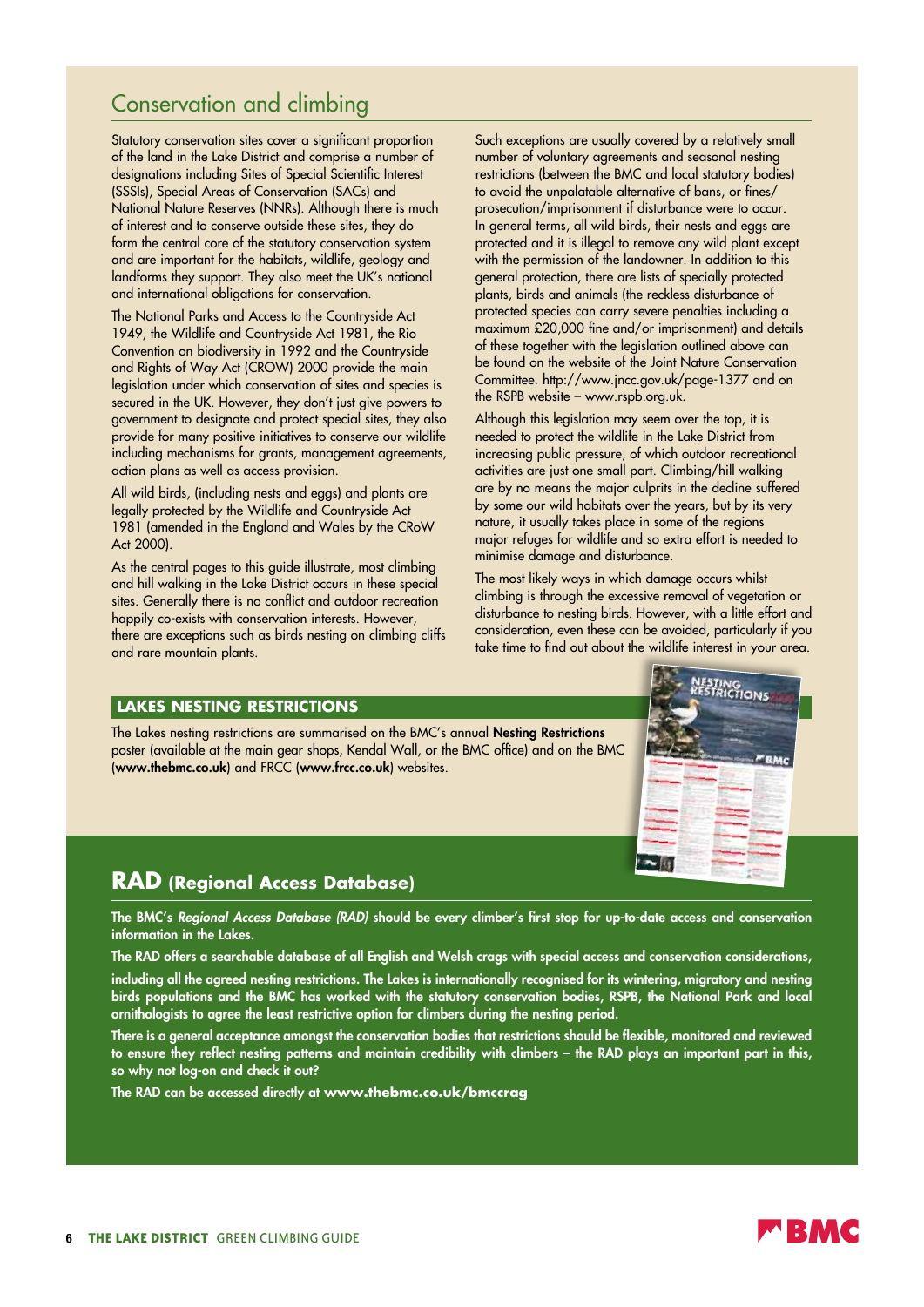## New and established routes – conservation advice

## The valleys and coves of the Lake District contain many crags, and these areas have some of the most important cliff plant communities in the country.

Climbers should be fully aware of the importance of this flora – especially the species illustrated in this leaflet. Threatened upland birds such as the ring ouzel are also dependant on vegetated ledges for nesting opportunities.

The BMC and local partners strongly encourage an awareness of potential impacts to the crag environment from climbing. If new route preparation will result in the destruction of upland vegetation or bird habitat then it should not go ahead. *Climbers should fully consider the following before embarking upon any new route activities:*

## **• What degree of route preparation is required?**

 If a new line on some remote and far-flung buttress needs to be dug out of the fell-side before it is climbable, then it should be left alone.

## **• Will the new route be followed by more than your second?**

 If not, the exhumed crackline you thought would be a 3 star mega classic will eventually return to nature and become re-colonised by more common species. As a result a unique niche habitat will have been lost, and the rare mosses and ferns (see this guide for details) removed may take many years to re-establish – if at all.

## **• Could your efforts be better spent elsewhere?**

 As a result of the changing whims of climbing fashion (and possibly climate change) quality routes on some high crags are becoming neglected; so if you want that pioneering feeling – why not have a few adventurous days rediscovering them!

 Finally, if challenged while climbing – avoid conflict and ascertain the challenger's identity, the organisation they represent, and their exact concerns. Remain calm and report the incident to the BMC – who have regular climbing liaison group meetings with the National Park Authority and other partners.

## **Further advice can be gained from the organisations listed on the last page of this publication**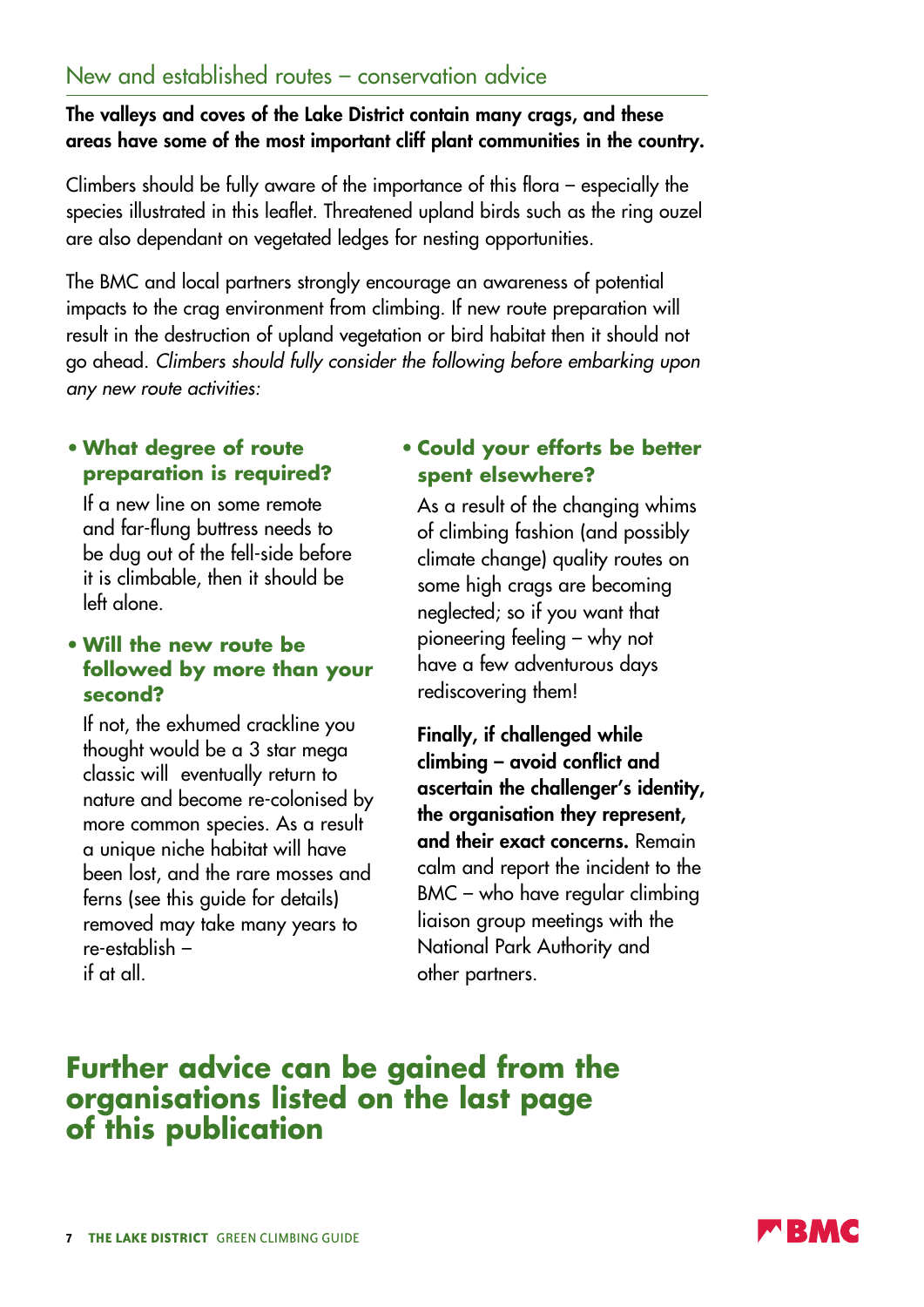

PEREGRINE FAICON

## Birds of the Lakeland fells

From the lower fells to the high mountain crags the Lake District has many locally and nationally important bird species, many of which depend on inaccessible crags/ledges and heather/mixed heath environments as breeding sites. During this period they can be vulnerable to disturbance.

On the heather and mixed heath, a number of nationally **Red Listed** species (High conservation concern and declining numbers) breed in small but important groups in the period April – July. The keen eyed can see merlin, our smallest bird of prey, red grouse, rare in the Lakes, and the short eared owl. The golden plover also occurs in small numbers in, for example, the Duddon Valley.

In the high fell and crag environment important species include the **Red Listed** ring ouzel – a migrant visitor to the high fells with small populations scattered on crags and steep heather slopes above 250m. Unfortunately, the number and range of these birds appear to be declining and climbers are asked to contribute towards its conservation by avoiding areas with obvious ring ouzel activity (listen for their alarm calls in the March breeding period) and by not removing vegetated crag ledges if preparing new routes.

Peregrine falcon and raven, are part of the history and culture of the Lakes and are frequently seen on the high fells and crags. Thanks to conservation initiatives like negotiated nesting restrictions and progressive habitat/visitor management, populations of these majestic mountain birds appear to be increasing.

To continue contributing towards minimising recreational influence during the important nesting period (March – end of June) climbers should observe the widely publicised nesting restrictions and LDNPA on-site signing.

The **golden eagle** still inhabits the eastern fells (its only English location) and unfortunately it requires continued protection and quiet areas in the hope that breeding will occur once again. Anyone wishing to see Lakeland golden eagles is advised to contact the RSPB on 01931 713376.

Other species of the Lakeland fells you are likely to see are wheatear, stonechat, whinchat, buzzard and kestrel.

Most of the Lakeland species live and breed in relatively hostile, remote environments and your help is needed to minimise impacts when in these territories.

If you come across an obviously distressed or agitated bird (they often give out load alarm calls), especially during the vulnerable breeding periods, then retreat from the area to avoid unnecessary disturbance.

## The BMC, Lake District National Park Authority,

Cumbria Raptor Study Group and Natural England hold a series of liaison meetings throughout the year to discuss population trends, nesting sites and visitor management measures. This co-operative partnership approach has proven very successful and worked well for many years. Climbers have an excellent record of adhering to the agreed nesting restrictions and are encouraged to continue doing so. The Lakes nesting restrictions are summarised on the BMC's annual Nesting Restrictions poster (available in the main gear shops, Kendal Wall, or the BMC office) or on the BMC (www.thebmc.co.uk) and FRCC (www.frcc.co.uk) websites.



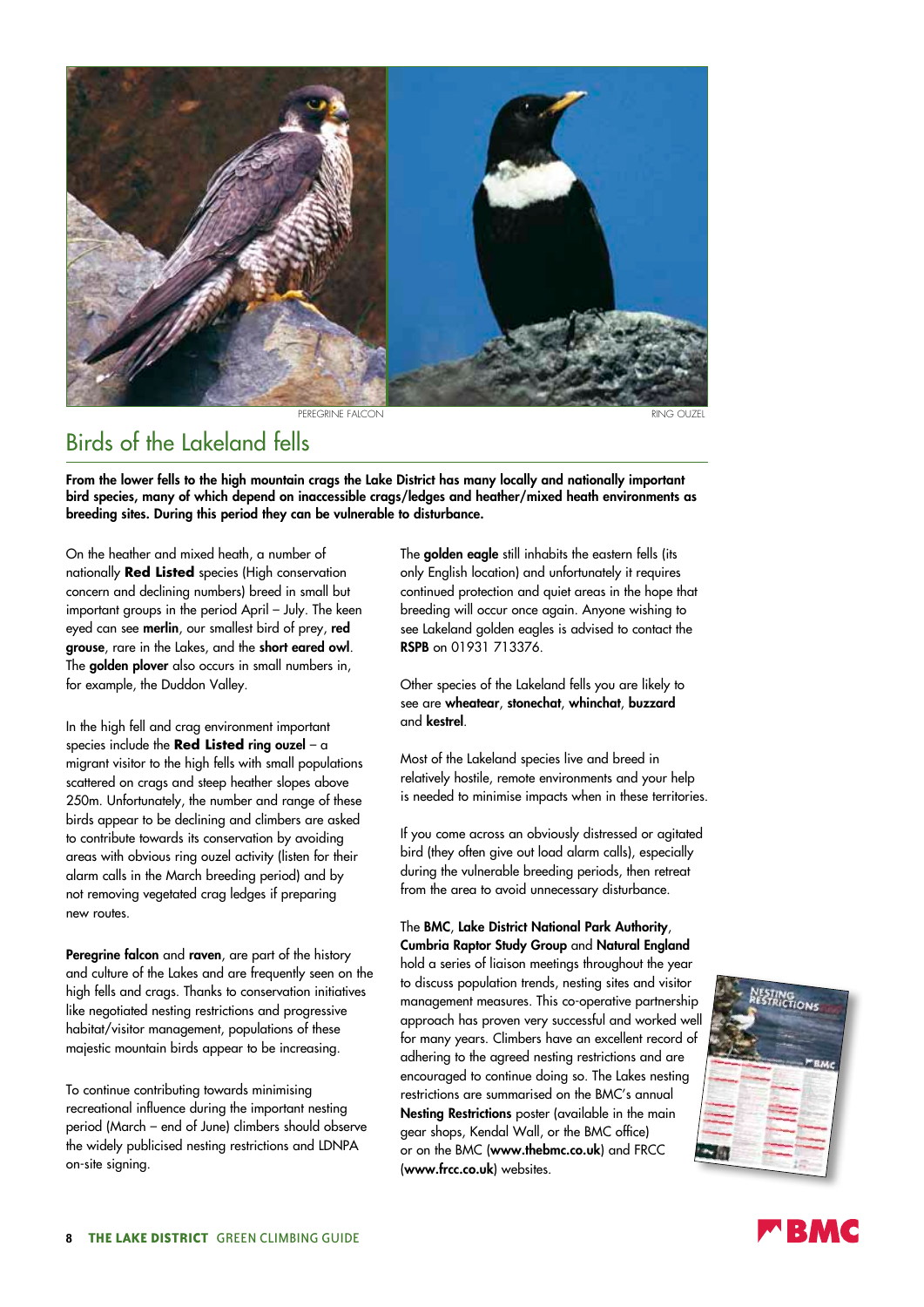

Golden Eagle (Aquila chrysaetos) adult preparing to land